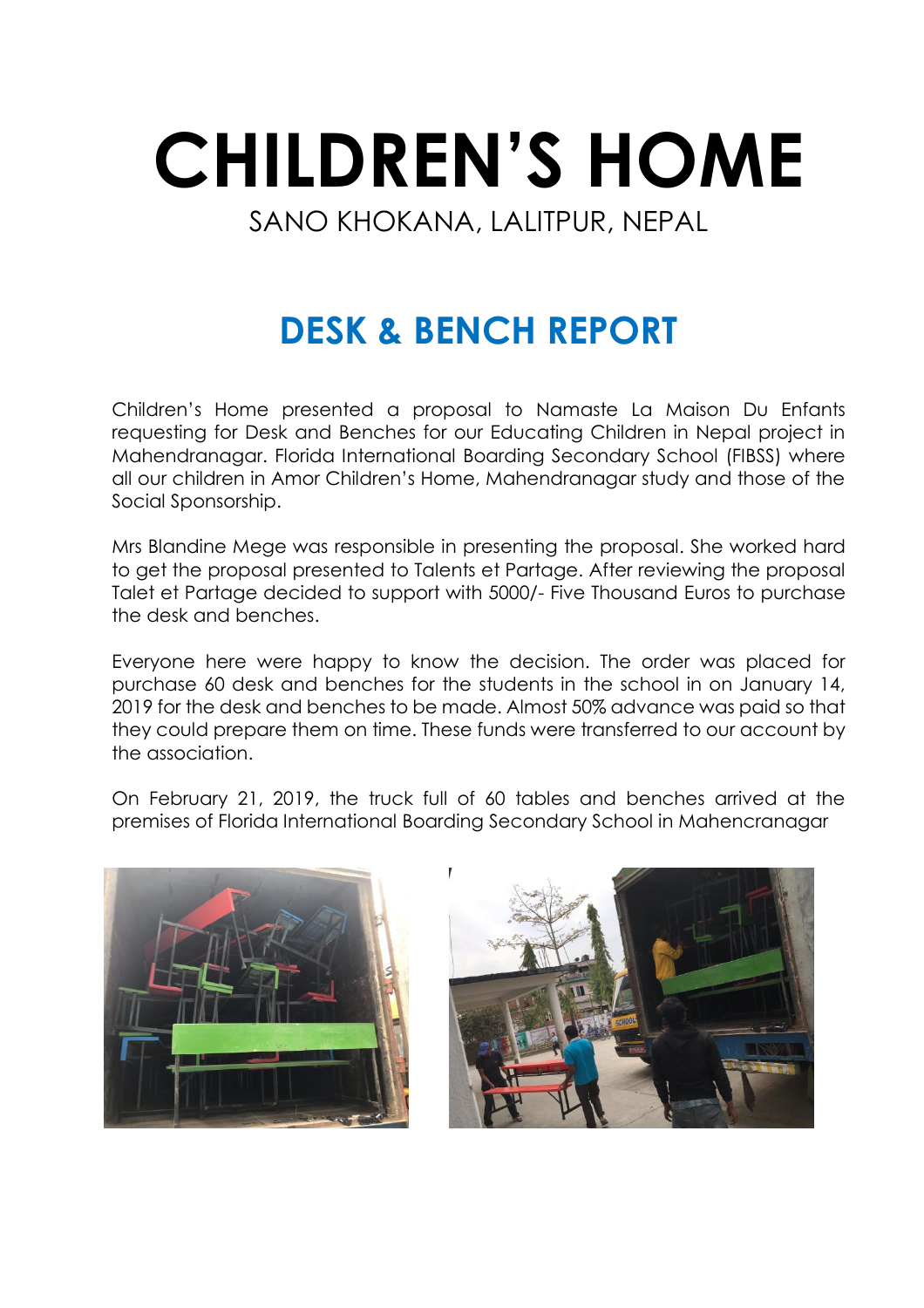

It took us few good hours to unload the truck. The videos were sent infirming the arrival of the furniture at the school.

On March 01, 2019 Florida International Boarding Secondary School (FIBSS) celebrated its 18th Annual Function cum Parents Day at the school where the newly purchased furniture were used for the students and the parents.

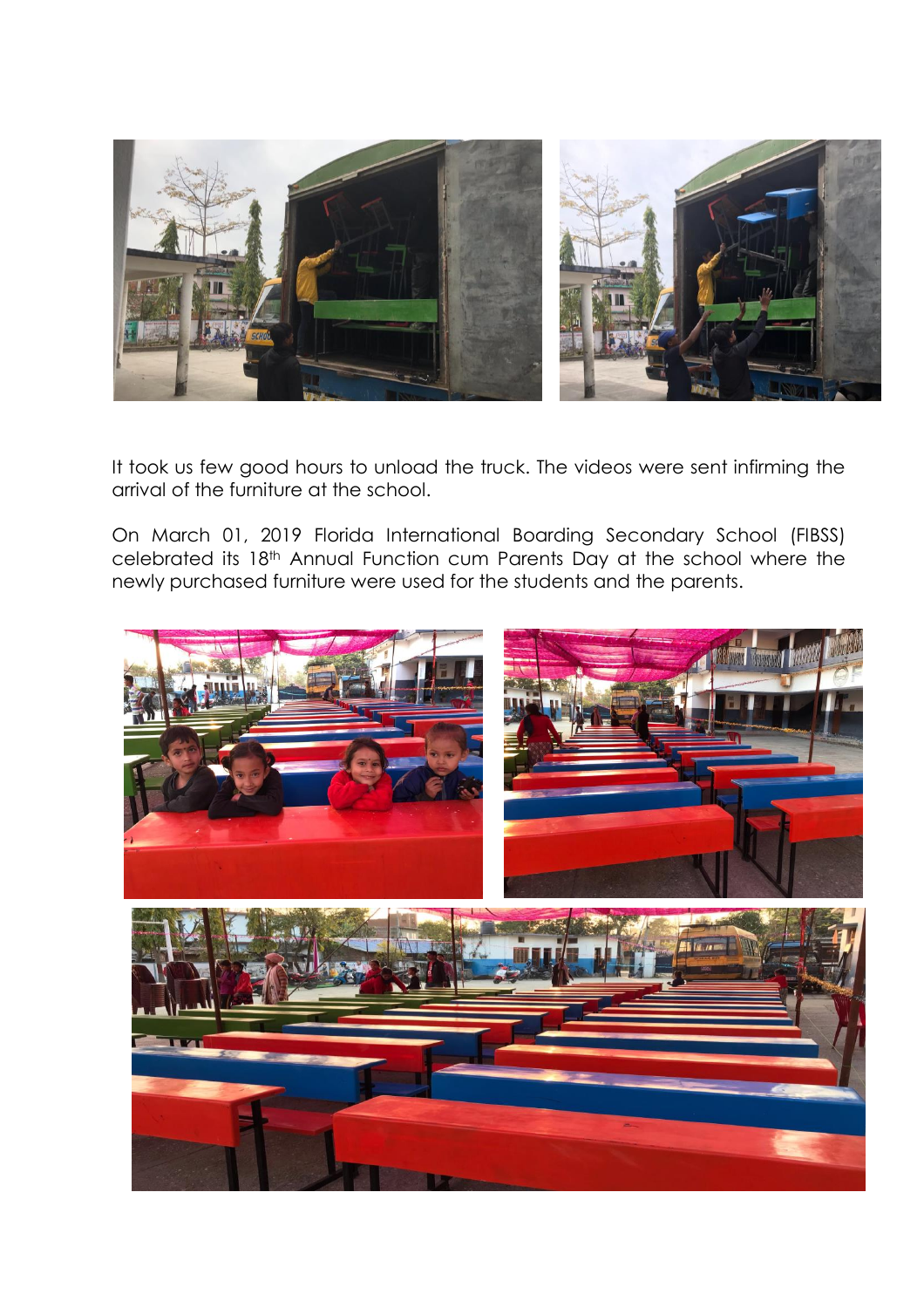On this day, these newly donated furniture was very useful and conformable for the students and the parents to enjoy the various programs done by the students in the school. Everyone were happy to see the new desk and benches.

All the furniture was later placed in various class rooms and now the children have been using them. It has helped the children to study in a comfortable way and many children will be benefiting of these furniture as they will last for years.



On December 30, 2018, we have received 5000/- Five Thousand Euros equivalent to Rs 6,35,100/- The total amount paid is Rs 6,90,000/- Six Lakhs Ninty Thousands for he desks and benches. The transportation of the desk and bench is Rs 60,000/- . The total of Rs 114900 will be paid off from internal funds. The total amount invested is Rs 7,50,000/-

On behalf of all the children, staff members and myself I would like to thank all the members of Namaste La Maison Du Enfants and specially **Mr. Jean Marc Ragot** and **Mrs Blandine Mege** for their hard work in presenting the proposal. We thank **Talents et Partage** team for their generous donations. This help will be remaining in everyone heart in the school and will benefit many children in the years to come. We sincerely hope that they will continue supporting such activities in the future as well. The photos and invoice are attached.